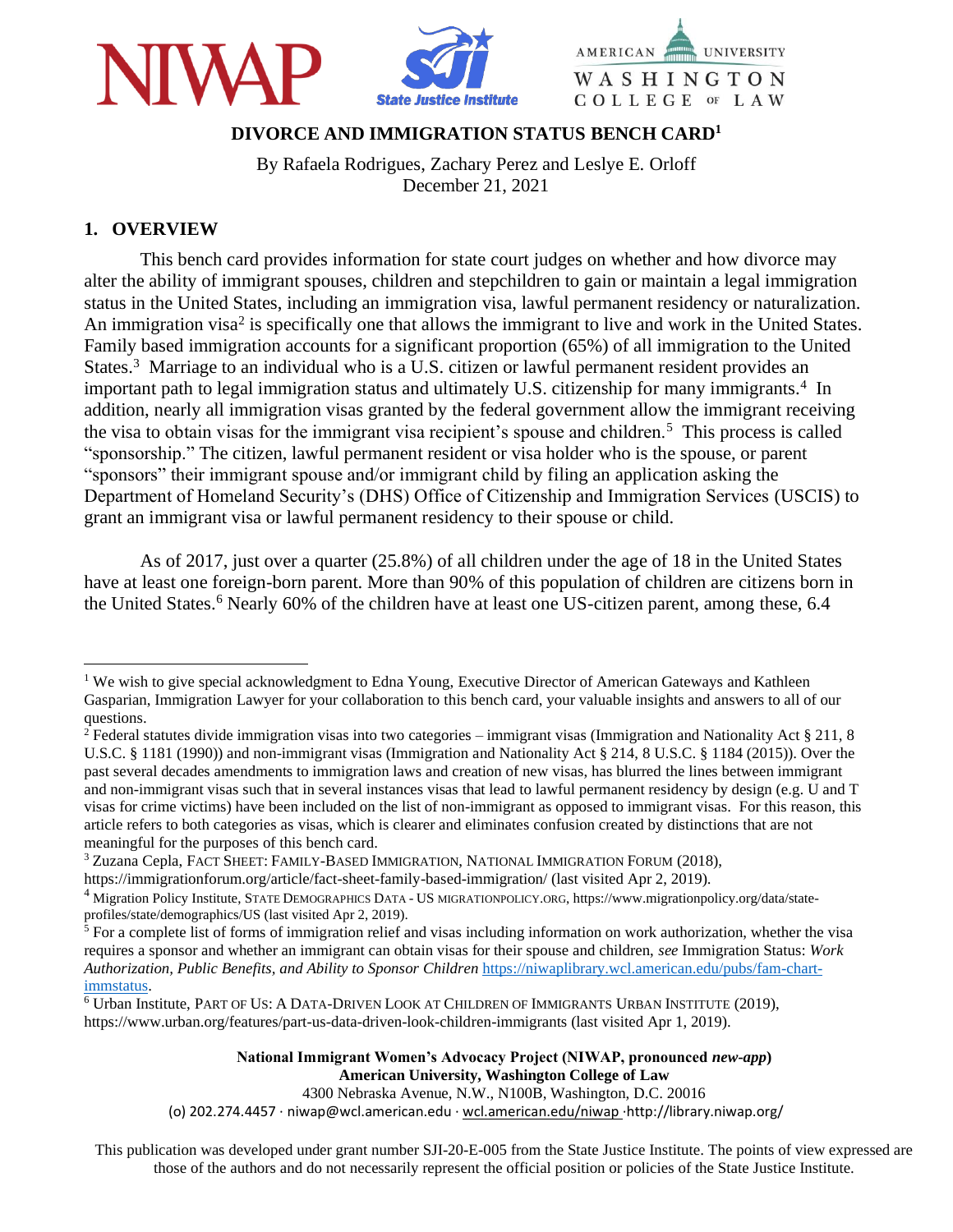million had only foreign-born parents, at least one of whom became a US citizen through naturalization; 5 million had both a foreign-born parent and a parent who was born a US citizen.<sup>7</sup>

Divorce has important effects on the family-based immigration process. When state family courts grant divorces and annulments that legally terminate marriages, these state court orders can have immigration consequences for non-citizen spouses, children and stepchildren. What impact a divorce or annulment may have will depend on:

- The sponsoring spouse or stepparent's immigration or citizenship status;
- The type of legal immigration status that the immigrant spouse, child, or stepchild has been granted (e.g., visa, conditional residency, lawful permanent residency);
- For immigrant spouses, children, or stepchildren with pending applications for immigration relief, the type of immigration case that is pending (e.g., lawful permanent residency, work or student visa, special immigrant juvenile status, VAWA self-petition);
- Whether the form of immigration relief the immigrant spouse, child, or stepchild has or is pursuing requires "sponsorship" or if the immigrant applicant can self-petition;
- Whether the marriage was terminated by divorce or annulment; and
- Whether the immigrant spouse, child or stepchild has suffered domestic violence, child abuse, child abandonment or child neglect perpetrated by the citizen, lawful permanent resident or visa holder spouse, parent or stepparent. The term domestic violence under U.S. immigration laws is defined as battering or extreme cruelty. <sup>8</sup>

This bench card will explain when, whether, and how termination of a marriage will affect the immigration status of family members before the court, discussing each form of immigration status separately for ease of reference. Depending on the type of case, divorce:

- Will result in denial of the immigrant spouse or stepchild's pending immigration application;
- Will cut off the immigrant's ability to apply for lawful permanent residency or another immigration benefit; or
- May start a time clock giving the immigrant spouse a specific timeframe within which the immigrant spouse must file an immigration case to be able to continue to maintain a form of legal immigration status
- Could delay how long a lawful permanent resident spouse needs to wait to apply for citizenship. (3 years for spouses of U.S. citizens vs. 5 years for most other immigrants).

<sup>7</sup> *Id.*

<sup>&</sup>lt;sup>8</sup> The immigration law definition of battering or extreme cruelty includes all forms of domestic violence covered by state protection order, child abuse, and criminal laws. Leslye E. Orloff, Brittany Roberts & Stefanie Gitler, *"Battering or Extreme Cruelty," Drawing Examples from Civil Protection Order and Family Law Cases, in Nat'l Immigrant Women's Advocacy Project* (Sept. 12, 2015), [http://library.niwap.org/wp-content/uploads/2015/IMM-Qref-ExtremeCrueltyinCPOFamLawCases-](http://library.niwap.org/wp-content/uploads/2015/IMM-Qref-ExtremeCrueltyinCPOFamLawCases-10.13.13.pdf)[10.13.13.pdf.](http://library.niwap.org/wp-content/uploads/2015/IMM-Qref-ExtremeCrueltyinCPOFamLawCases-10.13.13.pdf) [It also covers forms and patterns of emotional abuse that may not qualify as domestic violence under state law many of which state courts consider as part of fault determinations in reported decisions in for-cause divorce cases.]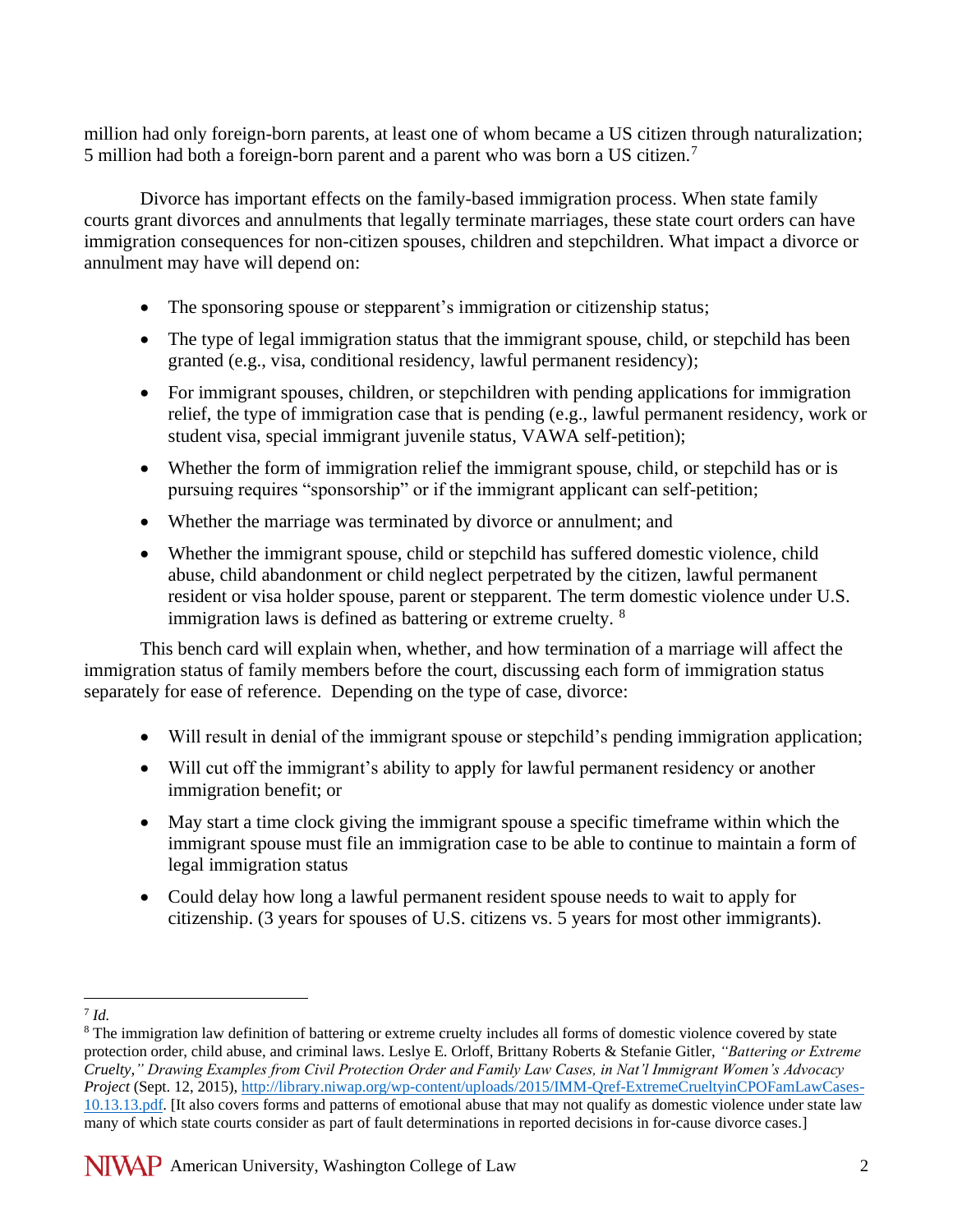## **2. FAMILY-SPONSORED IMMIGRATION**

Family-sponsorship accounts for nearly half of all new permanent immigrants each year<sup>9</sup>, and for the last decade nearly 70% of total lawful permanent immigration.<sup>10</sup> For the fiscal year 2020, 49% of new lawful permanent residents were immediate relatives of U.S. citizens. <sup>11</sup> Women constitute a significant majority of family-sponsored immigration relief applicants. As of 2009, women constituted 60.1% of immigrants entering as family members of U.S. citizens. In 2019, the U.S. granted legal permanent residence (also known as Green Card) to over 1.03 million immigrants. Green-card holders are permitted to live and work in the country indefinitely, to join the armed forces, and to apply for U.S. citizenship after five years (three if married to a U.S. citizen). Men are more likely than women to be the principal work or student visa holder who is authorized to sponsor their spouse and/or children for a visa.<sup>12</sup> As a result, among those listed as dependents of the principal visa holder, women account for 66.3% of authorized Visas.<sup>13</sup> Women are also 38% more likely to attain legal permanent resident status from a family-sponsored visa than men are.<sup>14</sup>

### **The application process:**

- A citizen can petition for their spouses, children, stepchildren (unmarried and under 21) and parents (The petitioning citizen must be 21 or older.). The processing times depends on the district office where the petition was filed.
- When citizens file applications for their family members, the I-130 family-based petition can be filed together with the I-485 application for lawful permanent residence and the application for a work permit if the beneficiary is an immediate relative. When an I-130 and I-485 are filed separately, but could have been filed concurrently, USCIS is going to look for some kind of fraud or abuse.
- Lawful permanent residents can file a family based visa petition I-130 requesting that their spouses, children and stepchildren be granted lawful permanent residency. Once their application is approved, these family members of lawful permanent residents must wait in line for a visa to become available before they can file their I-485 application for lawful permanent residency. The Department of State issues a visa bulletin that provides up-to-date reports on how long spouses, children and stepchildren of lawful permanent residents will need to wait before they can file their lawful permanent residency applications.
- People who apply for permanent residency based on a marriage to a U.S. citizen or permanent resident spouse that is less than two years old, at the time their residence is granted, receive the

<sup>12</sup> Jie Zong Burrows Jeanne Batalova Jie Zong, Jeanne Batalova, and Micayla, FREQUENTLY REQUESTED STATISTICS ON IMMIGRANTS AND IMMIGRATION IN THE UNITED STATES MIGRATIONPOLICY.ORG (2019),

<sup>13</sup> *Id.*

<sup>9</sup> Dep't of Homeland Security, Annual Flow Report, U.S. Lawful Permanent Residents: 2019 (Oct. 27, 2020). <sup>10</sup> Jeanne Batalova & Gregory Auclair, GREEN-CARD HOLDERS AND LEGAL IMMIGRATION TO THE UNITED STATES MIGRATIONPOLICY.ORG (2013), https://www.migrationpolicy.org/article/green-card-holders-and-legal-immigration-unitedstates-2 (last visited Apr 2, 2019).

<sup>&</sup>lt;sup>11</sup> Dep't of Homeland Security, Annual Flow Report, U.S. Lawful Permanent Residents: 2019 (Oct. 27, 2020).

https://www.migrationpolicy.org/article/frequently-requested-statistics-immigrants-and-immigration-united-states (last visited Apr 2, 2019).

<sup>14</sup> *Id.*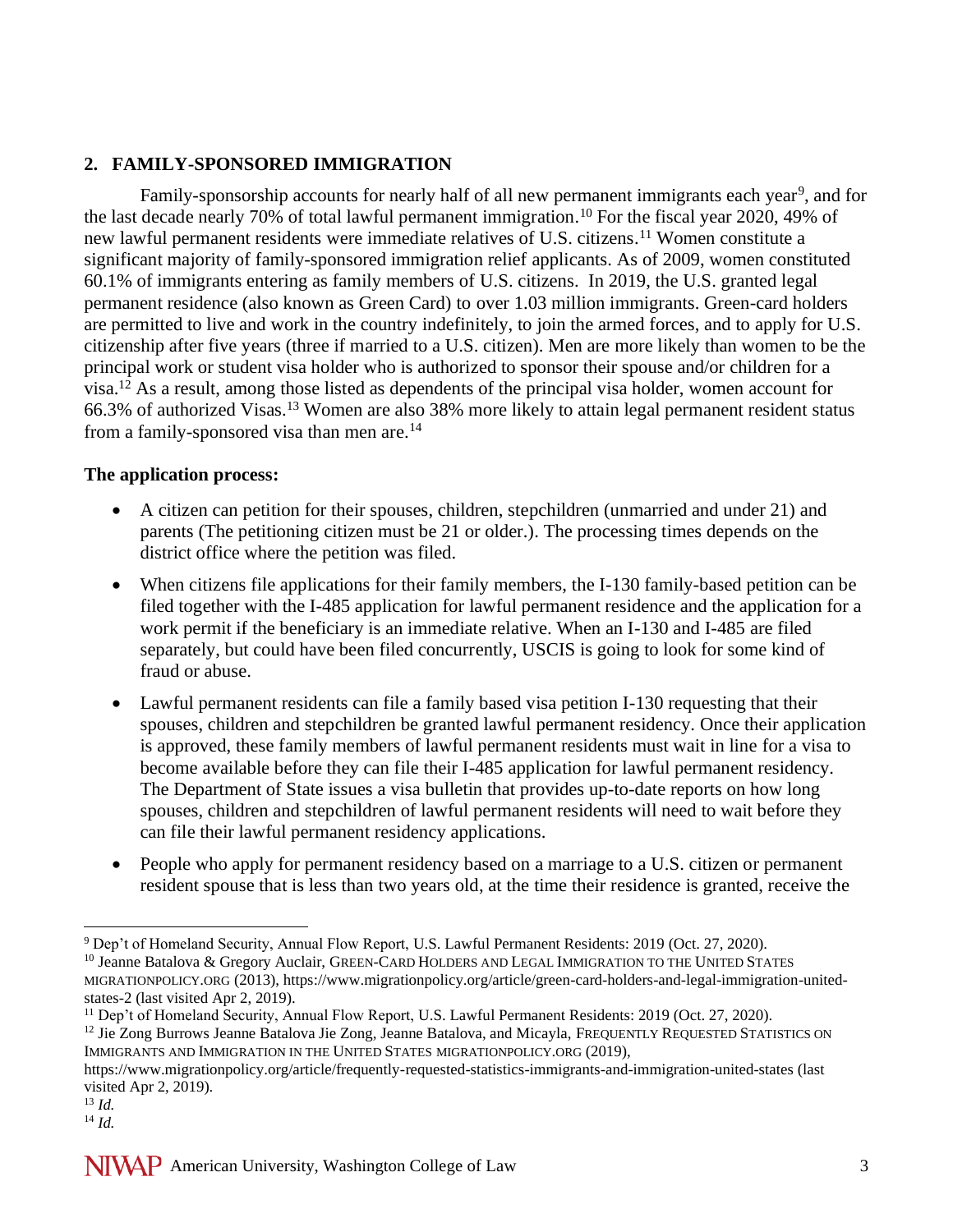status called "Conditional Permanent Residents". Conditional residence expires two years from the date it was granted. Before their conditional residence expires, the immigrant spouse must file an additional application, called a "Petition to Remove Conditions on Residence" (Form I-751) in order to extend their status and gain full lawful permanent residence. The reasoning behind conditional permanent residency is to prevent sham marriages, where someone marries another person just to get a green card, and then divorces shortly afterwards.

The citizen or lawful permanent resident and the conditional resident are required to petition jointly in order to remove the conditions and grant the immigrant spouse lawful permanent residency. This joint petition must be filed before the two-year anniversary of the immigrant spouses' receipt of conditional residency demonstrating that the parties are still married. This joint filing requirement can be waived based on divorce, battering or extreme cruelty, bigamy, or extreme hardship.<sup>15</sup>

### **Interview Requirement**

- Petition based on Marriage: in-person interviews are usually required.<sup>16</sup> In marriage based immigration cases there when the facts of the cases include one of the following an interview is generally required when:
	- o The foreign national will be applying for the immigration benefit is inside the U.S.;
	- o The marriage is a relatively new one;
	- o The foreign national spouse is in removal proceedings; or
	- o There is some questions about the marriage.
- However, the date of this interview could be years after the filing date. If an interview does occur, a decision could be rendered immediately or within three to four weeks after the interview.
- For parent, child, step-child., or sibling petitions: an interview is not usually scheduled unless the foreign national has negative history.

### **Divorce during the filing process**

• If a divorce decree is issued in a family court case and that divorce becomes final before the date of the interview with the U.S. Citizenship and Immigration Service (USCIS), the immigrant spouse's visa petition will be denied.<sup>17</sup>

<sup>&</sup>lt;sup>15</sup> The battered spouse waiver was created to allow spouses who received conditional permanent residence who can prove that they have been subjected to battering or extreme cruelty by their citizen or lawful permanent resident spouse to gain full lawful permanent residency without having to wait two years and without the cooperation or knowledge of their abusive spouse. When there has been a divorce, battered immigrant spouses can file for a waiver based on either divorce or battering or extreme cruelty. Filing under the battered spouse waiver preserves the abused spouse's access to naturalization in three years, whereas filing for a divorce waiver results in a 5-year wait for naturalization. Additionally, battered spouse waiver applicants gain exemptions from deeming that resulted in greater access to public benefits than available to divorced spouses generally. *See more* Battered Spouse Waiver (BSW) Webinar and Training Materials (November 18, 2021) [https://niwaplibrary.wcl.american.edu/bsw-training-materials.](https://niwaplibrary.wcl.american.edu/bsw-training-materials) [For more information on the battered spouse waiver]  $168 \text{ U.S.C.}$  § 1154 (a) (8 CFR § 245.6)

<sup>17</sup> 8 U.S.C. § 1186a(b)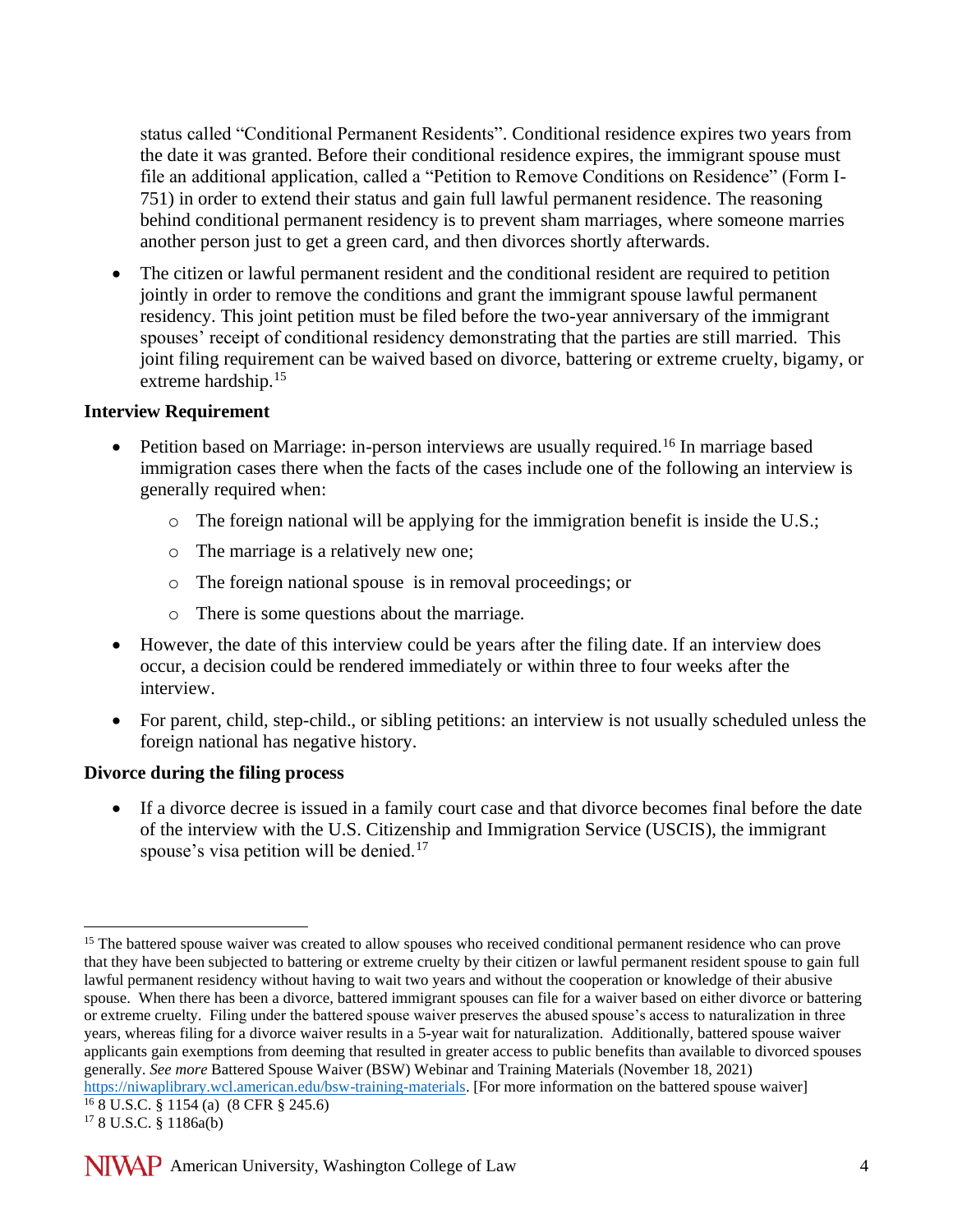- If however, the immigrant spouse obtains conditional legal residence while married and divorce occurs later, the divorced immigrant spouse can seek a hardship waiver based on the divorce and may be able to obtain full lawful permanent residency.<sup>18</sup>
- If divorce happens after conditional residency is granted: the conditional resident must request a waiver of the joint filing requirement on their own, based on divorce. . An waiver (Form I-751)r can only be filed in the following circumstances<sup>19</sup>:
	- o Deportation or removal would result in extreme hardship;
	- o The marriage was entered into in good faith;
	- o The marriage ended by annulment or divorce, and the immigrant spouse was not at fault in failing to file a timely petition;
	- o During the marriage immigrant spouse applicant or their child or stepchild were battered or subjected to extreme cruelty committed by their U.S. citizen or lawful permanent resident spouse or parent.<sup>20</sup>
- If the divorce happens after the interview and before the application for lawful permanent residency is approved, the lawful permanent residency application will be denied.
- When there is an underlying family based (Form I-130) visa petition and the marriage terminates due to divorce prior to the grant of conditional residence or lawful permanent residence, the foreign national cannot be granted lawful permanent residence based on that family based I-130 petition. There would have to be a VAWA self-petition or other petition filed. However, if the individual entered the U.S. on a fiancé visa, there are limited scenarios where the application for lawful permanent residence (Form I-485) can still be approved.
- If a lawful permanent resident files a family based visa petition (Form I-130) for an immigrant spouse and the immigrant spouse's children are included. When divorce terminates the family based (I-130) visa application, this will also have an impact on the children's applications for legal immigration status. In General: For a marriage to be valid, a prior divorce must be valid under the laws of the jurisdiction granting the divorce.<sup>21</sup> In addition, if a foreign divorce was

<sup>&</sup>lt;sup>18</sup> Abused immigrant spouses who have been subjected to battering or extreme cruelty by their citizen or lawful permanent resident spouse qualify, whether or not they are divorced, for a battered spouse waiver which can have advantages over a waiver based on divorce. *See generally,* Battered Spouse Waiver (BSW) Webinar and Training Materials (November 18, 2021) https://niwaplibrary.wcl.american.edu/bsw-training-materials.

<sup>19</sup> USCIS, REMOVING CONDITIONS ON PERMANENT RESIDENCE BASED ON MARRIAGE, https://www.uscis.gov/greencard/after-we-grant-your-green-card/conditional-permanent-residence/removing-conditions-on-permanent-residence-basedon-marriage (Last Updated: 09/17/2020)

<sup>20</sup> USCIS, REMOVING CONDITIONS ON PERMANENT RESIDENCE BASED ON MARRIAGE, https://www.uscis.gov/greencard/after-we-grant-your-green-card/conditional-permanent-residence/removing-conditions-on-permanent-residence-basedon-marriage (Last Updated: 09/17/2020); See more Memorandum from Donald Neufeld, USCIS Acting Associate Director, I-175 Filed Prior to Termination of Marriage (Apr. 09, 2009) [https://www.uscis.gov/sites/default/files/document/memos/i-](https://www.uscis.gov/sites/default/files/document/memos/i-751_Filed_%20Prior_Termination_3apr09.pdf)[751\\_Filed\\_%20Prior\\_Termination\\_3apr09.pdf](https://www.uscis.gov/sites/default/files/document/memos/i-751_Filed_%20Prior_Termination_3apr09.pdf)

<sup>&</sup>lt;sup>21</sup> Chan v. Bell, 464 F.Supp. 125 (D.D.C. 1978); Matter of Hann, 18 I&N Dec. 196 (BIA 1982); Matter of Miraldo, 14 I&N Dec. 704 (BIA 1974); Matter of Karim, 14 I&N Dec. 417 (BIA 1973); Matter of Darwish, 14 I&N Dec. 307 (BIA 1973); Matter of Pearson, 13 I&N Dec. 152 (BIA 1969).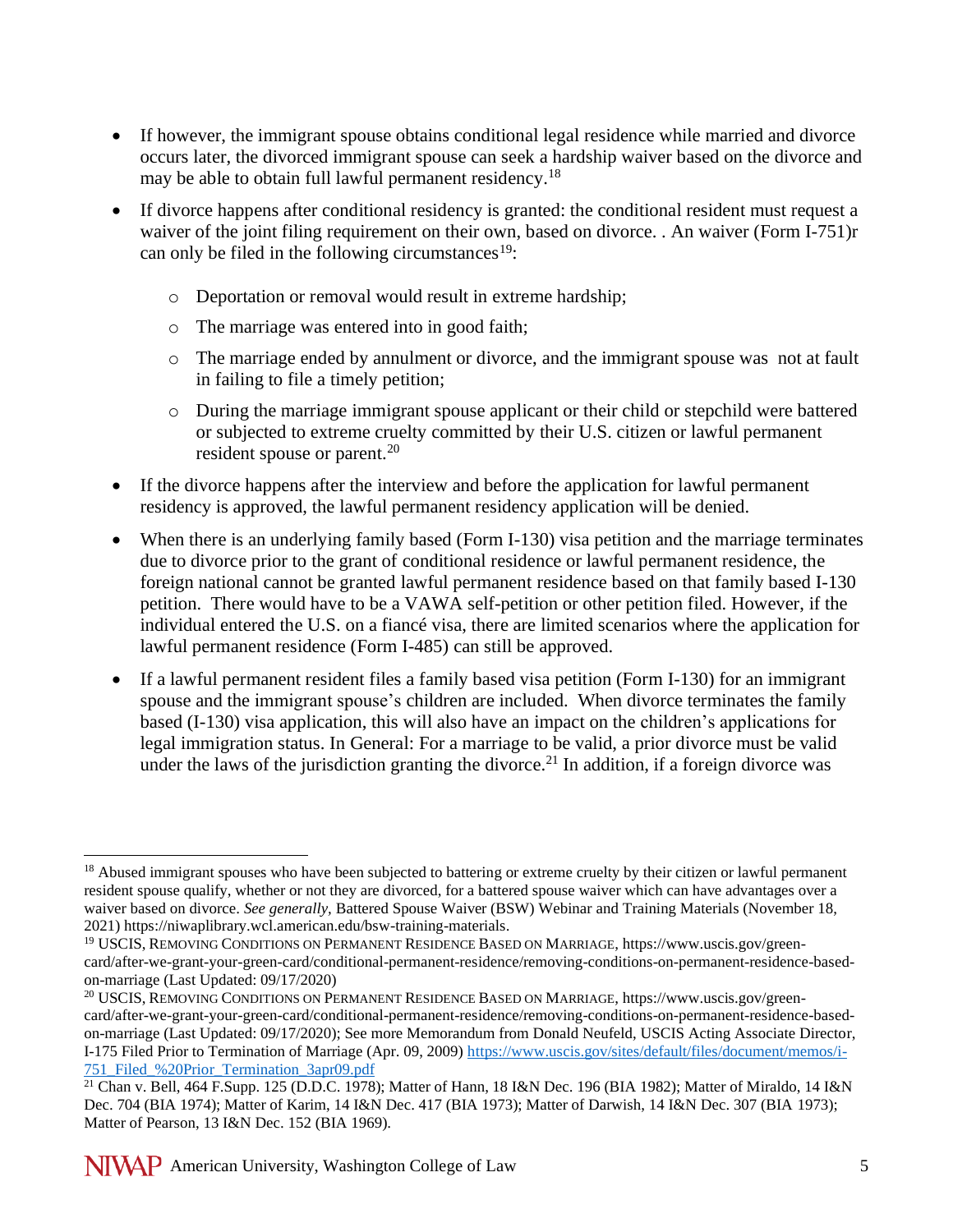granted, to be valid it must be recognized under state law.<sup>22</sup> Generally, if a couple was neither physically present, nor domiciled at any time in the divorcing country, USCIS will not recognize the divorce. 23

• Domicile vs. Residency in Divorce Cases: For the purposes of jurisdiction in divorce cases residence can be established regardless the immigration status of the party seeking divorce. The Nevada Supreme Court ruled that residence in the state is all that is needed for divorce jurisdiction which requires mere residence (physical presence), but not domicile (which involves an intent to remain in the state).  $.^{24}$ 

### *Affidavit of support<sup>25</sup>*

- The affidavit of support is a legally enforceable contract that the U.S. citizen or lawful permanent resident sponsor submits to USCIS promising to support the intending immigrant family member so that they are not likely to become a public charge. The sponsor's responsibility usually lasts until the family member or other individual either becomes a U.S. citizen, or is credited with 40 quarters of work (usually 10 years).  $^{26}$
- Importantly, the contractual commitment of the sponsor who signs an affidavit of support does not end if the sponsor and the sponsored immigrant were married and divorce, become estranged, or if the sponsor loses contact with the sponsored immigrant.<sup>27</sup> This obligation of support remains unchanged, even when a premarital agreement or a divorce agreement attempt to eliminate the responsibility.<sup>28</sup>

# **3. DIVORCE FROM A UNITED STATES CITIZEN**

When a United States citizen marries<sup>29</sup> an immigrant, the U.S. citizen is authorized to file a family sponsored visa petition<sup>30</sup> for the immigrant spouse and any stepchildren. USCIS receives and adjudicates these applications<sup>31</sup>. If the U.S. Citizen and immigrant spouse have been married for less than two years on the date of their interview, the immigrant spouse receives conditional legal residency and goes through the same process as stated above. However, there are some additional rules that can apply depending on the facts of the case when U.S. citizens divorce noncitizen spouses:

<sup>&</sup>lt;sup>22</sup> Matter of Weaver, 16 I&N Dec. 730, 733 (BIA 1979) [where both parties divorced in the Dominican Republic but were domiciled in the Bahamas at the time, it was necessary to look to Bahamian law to determine whether the divorce was valid even if it was valid under Dominican law]

<sup>23</sup> Matter of Ma, 15 I&N Dec. 70, 71 (BIA 1974).

<sup>24</sup> *Senjab v. Alhulaibi*, 497 P.3d 618 (Nev. 2021)

<sup>25</sup> *See* Sarah Hampton, et al., A*ffidavits of Support and Enforceability Bench Card*, NIWAP 8 (Sept. 30, 2021), <https://niwaplibrary.wcl.american.edu/pubs/affidavits-of-support-bench-card>

<sup>&</sup>lt;sup>26</sup> U.S. CITIZENSHIP & IMMIGR. SERVS., AFFIDAVIT OF SUPPORT (Mar. 19, 2021), [https://www.uscis.gov/green-card/green](https://www.uscis.gov/green-card/green-card-processes-and-procedures/affidavit-of-support)[card-processes-and-procedures/affidavit-of-support](https://www.uscis.gov/green-card/green-card-processes-and-procedures/affidavit-of-support) 

<sup>&</sup>lt;sup>27</sup> Sarah Hampton, et al., Affidavits of Support and Enforceability Bench Card, NIWAP 8 (Sept. 30, 2021), [https://niwaplibrary.wcl.american.edu/pubs/affidavits-of-support-bench-card;](https://niwaplibrary.wcl.american.edu/pubs/affidavits-of-support-bench-card) *See also* U.S. CITIZENSHIP & IMMIGR. SERVS., OMB No. 1615-0075, INSTRUCTIONS FOR AFFIDAVIT OF SUPPORT UNDER SECTION 213A OF THE INA 13 (2021),

https://niwaplibrary.wcl.american.edu/pubs/i-864-affidavit-of-support-instructions; *Affidavit of Support: Responsibilities as a Sponsor*, U.S. CITIZENSHIP & IMMIGR.SERVS. (Mar. 19, 2021), https://www.uscis.gov/green-card/green-card-processes-andprocedures/affidavit-of-support.

<sup>28</sup> *See, e.g.*, Erler v. Erler, 824 F.3d 1173, 1177 (9th Cir. 2016) ("[U]nder federal law, neither a divorce judgment nor a premarital agreement may terminate an obligation of support.").

 $^{29}$  INA §216(h)(3) 8 U.S.C. § 1186a(h)(3)

<sup>&</sup>lt;sup>30</sup> This family-based visa petition uses form I-130 and parties in court may refer to this as an I-130 visa petition. <sup>31</sup> 8 CFR § 1.2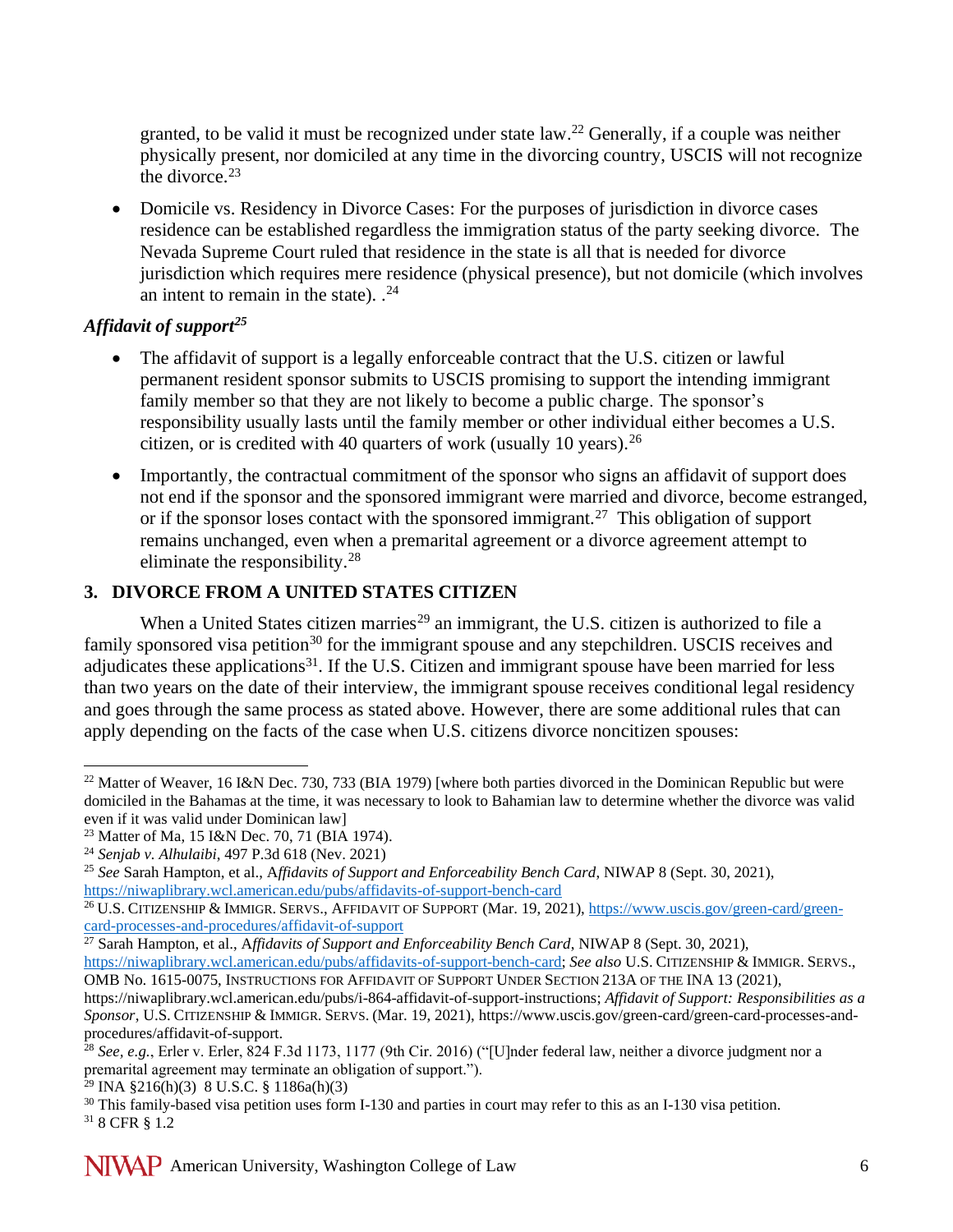- **Family-related visas for fiancé(e)s, spouses, and children of U.S. citizens:** Engagement to a U.S. citizen allows for admission to the U.S. on a K-1 fiancé(e) visa, provided the fiancé(e) marries the citizen spouse within 90-days of entering the U.S. on a fiancé(e) visa. When a marriage takes place abroad between a U.S. citizen and a foreign-born spouse, the spouse can be granted a K-3 visa and the foreign-born spouse's children can be granted K-4 visas as dependents of the foreign-born spouse.
- **Fiancé(e) K-1 visas divorce:** If the parties are divorced after marrying within the 90-day period and a lawful permanent residency application was filed for the fiancé(e) K-1 visa holder spouse, the K-1 may still obtain lawful permanent residency based on the pending application.<sup>32</sup> However, the K-1 fiancé visa holder spouse may be granted lawful permanent residency only if the I-864 affidavit of support (Form I-864) was filed or remains filed by the original citizen spouse who filed the fiancé visa and the lawful permanent residency applications. There are exceptions to this required based on the death of the spouse or abuse.<sup>33</sup>
- **VAWA Self-petition:** A VAWA self-petitioner has two years after a divorce to file their selfpetition, provided they demonstrate a connection between the battering or extreme cruelty and the divorce.<sup>34</sup> This connection is most often documented in pleadings filed in the divorce action and through court findings regarding battering or extreme cruelty. Once the VAWA self-petition has been filed, the statute permits the VAWA self-petitioner to be divorced after the petition is filed without the need to demonstrate a connection between battering/extreme cruelty and the divorce.<sup>35</sup>
- **"Stepchild" status survives divorce:** In the context of the Violence Against Women Act "stepchild" status survives divorce. Divorce or death between the natural parent and the abusive stepparent does not cut a stepchild victim off from VAWA immigration relief, including selfpetitioning.<sup>36</sup>
- **Ability to Apply for Naturalization After 3 Years:** In general, all naturalization applicants filing based on marriage to a U.S. citizen must continue to be the spouse of a U.S. citizen from the time of filing the naturalization application until the applicant becomes naturalized by taking the Oath of Allegiance. An applicant is ineligible to naturalize as the spouse of a U.S. citizen after three years as a lawful permanent resident if the divorce or annulment occurs before or after the naturalization application is filed.<sup>37</sup> When the marriage to a U.S. citizen is terminated by

 $32$  Matter of Sesay, 25 I&N Dec. 431, 441-44 (BIA 2011) [K-1 who married within 90 days, had a child with petitioner and divorced more than 2 years after marriage but prior to the time that AOS was adjudicated, may still AOS even if the AOS is pending outside the CR time period]. See also Choin v. Mukasey, 537 F.3d 1116 (9th Cir. 2008) [K-1 married her USC fiancée, filed for AOS, but divorced within 2 years and before the AOS was approved].

<sup>33</sup> Matter of Song, 27 I&N Dec. 488 (BIA 2018). See more IRA J. KURZBAN, KURZBAN'S IMMIGRATION LAW SOURCEBOOK, 1330 (17th ed. 2020).

<sup>34</sup> INA §204(a)(1)(A)(iii)(II)(aa)(CC)(ccc); 8 U.S.C. § 1154 (a)(1)(A)(iii)(II)(aa)(CC)(ccc); INA §204(a)(1)(B)(ii)(II)(aa)(CC)(bbb); 8 U.S.C. § 1154 (a)(1) (B)(ii)(II)(aa)(CC)(bbb).

<sup>35</sup> INA §204(a)(1)(A)(vi); 8 U.S.C. § 1154 (a)(1)(A)(vi); INA §204(a)(1)(B)(v); 8 U.S.C. § 1154 (a)(1) (B)(v).

<sup>36</sup> Arguijo v. United States Citizenship & Immigration Services, 991 F.3d 736 (7th Cir. 2021).

<sup>&</sup>lt;sup>37</sup> 8 CFR 319.1(b)(2)(i) and 8 CFR 319.2(c). See more, UCSIS, POLICY MANUAL CHAPTER 2 - MARRIAGE AND MARITAL UNION FOR NATURALIZATION, <https://www.uscis.gov/policy-manual/volume-12-part-g-chapter-2> ( Last updated Dec. 09, 2021)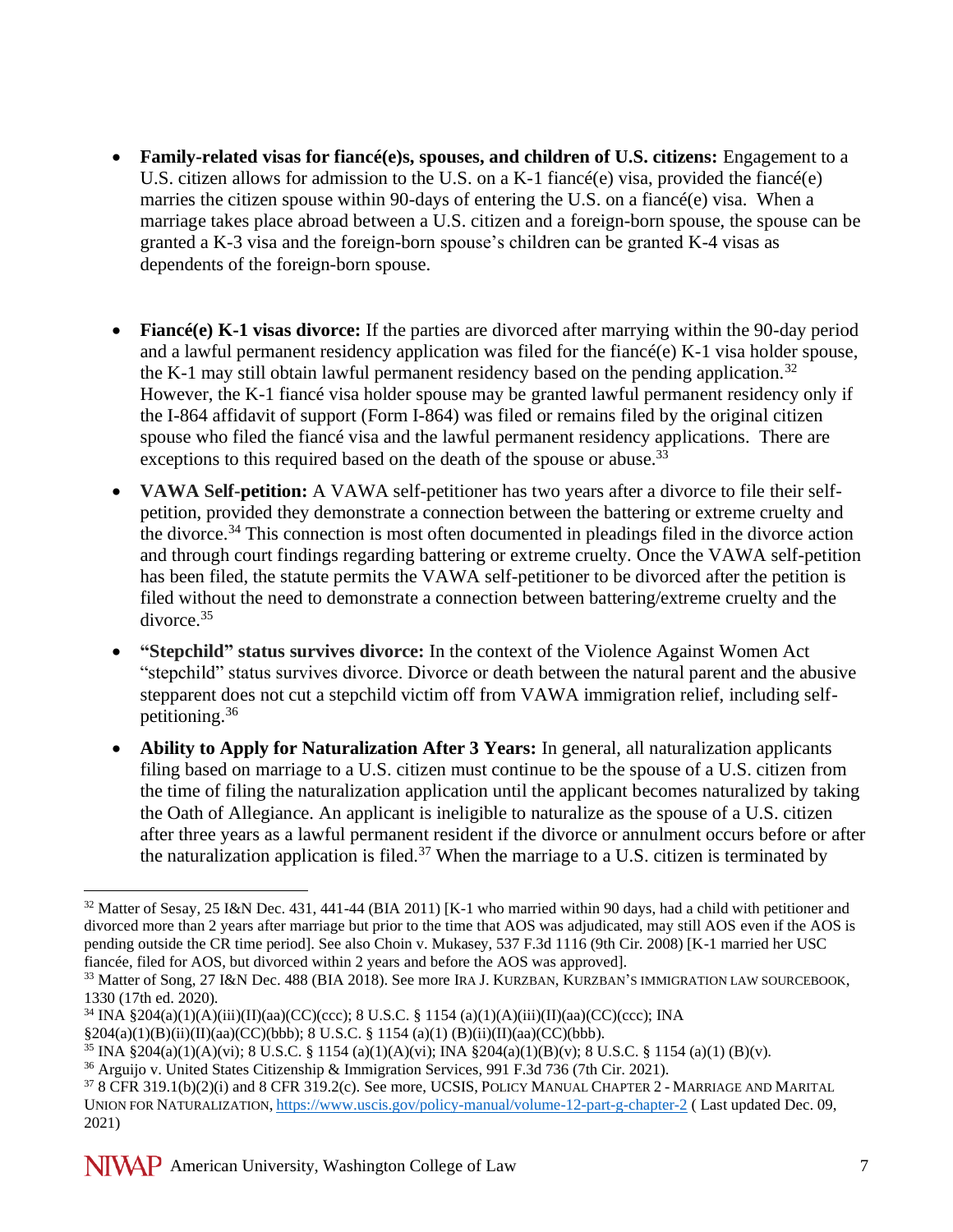divorce or annulment before the immigrant spouse naturalize, the immigrant spouses loses eligibility to naturalize as the spouse of a U.S. citizen and must wait five years to file their naturalization application. Congress created exceptions to this requirement for battered immigrant spouses abused by U.S. citizen spouses. Whether an immigrant victim spouse qualifies for this exception depends on form of immigration relief the victim was granted. The following immigrant abused immigrant spouses are eligible to naturalize in three years despite the termination of their marriage to a U.S. citizen: <sup>38</sup>

- o VAWA self-petitioners;
- o VAWA cancellation of removal and VAWA suspension of deportation recipients; and
- o Battered spouse waiver recipients.
- o Note: Immigrant spouses of U.S. citizens who received lawful permanent residency based on their citizen spouse's family based visa petition must remain married to the citizen spouse through naturalization to be able to naturalize after 3 years as a lawful permanent resident. Divorce, before naturalization, makes the non-naturalized immigrant spouse have to wait for five years to be able to naturalize.

### **4. DIVORCE FROM A LAWFUL PERMANENT RESIDENT**

The process for receiving a green card as a spouse to a legal permanent resident is fundamentally the same as marriage to a U.S. citizen.

- Marriage to a legal permanent resident allows for admission to the U.S. as a V-1 visa holder spouse<sup>39</sup> and confers V-3 visa status to dependents children of the immigrant spouse.
- If one is in possession of a V-1 visa at the time of divorce, the status shall terminate in 30 days from when the divorce from the legal permanent resident becomes final.<sup>40</sup>
- Status termination can be halted pending appeal, in which case dismissal of an appeal would start the 30-day termination clock.
- Immigrant spouses married to lawful permanent residents have to be in V-1 status at the time an application for lawful permanent residency is filed.

### **5. DIVORCE FROM IMMIGRANT VISA HOLDER**

There are great number of immigrant and non-immigrant visas available. The type of visa is defined by immigration law and relates to the purpose of the travel. Visas are divided by different purposes such as, employment-based, student visas, temporary visas, diplomatic, international organization, foreign government officials, personal employee of foreign member government, artists, scientist, etc. The person who receives one of these visas is the called the principal visa holder. There are additional dependent visas designed for spouses and children of the principal visa holder. Dependent visas allow the dependent visa holder to stay the U.S. along with the principal visa holder as long as the

<sup>38</sup> INA §319(a); 8 U.S.C. § 1430(a); USCIS Clarification of Classes of Applicants Eligible for Naturalization under Section 3 19(a) of the Immigration and Nationality Act (INA), as amended by the Victims of Trafficking and Violence Protection Act of 2000 (VTVPA). Pub. L. 106-386 https://niwaplibrary.wcl.american.edu/pubs/clarification-eligible-applications. <sup>39</sup> 8 C.F.R. § 101.15(a)

 $40$  8 C.F.R. § 214.15(j)(4)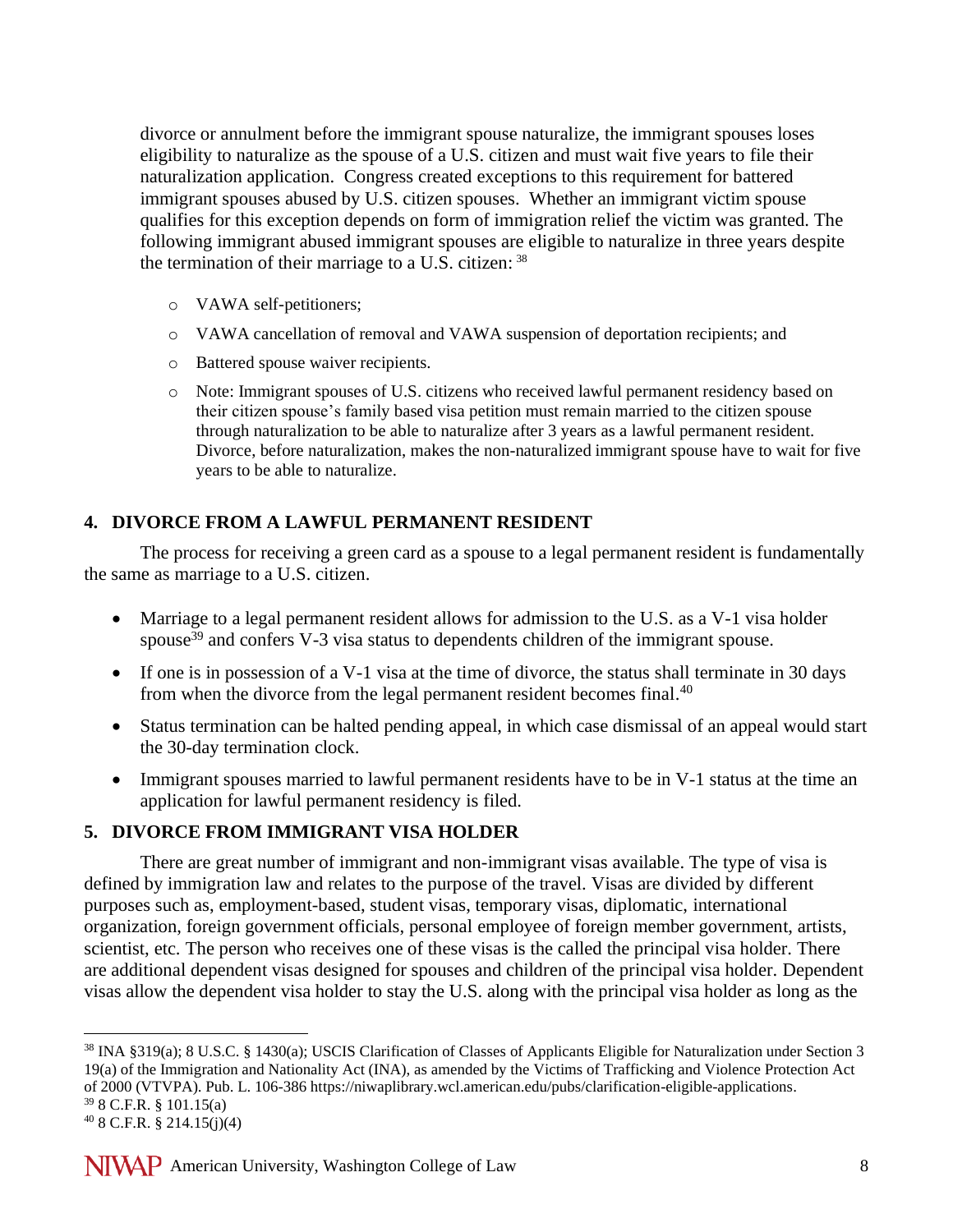visa status of the principal visa holder is valid. Dependent visa holders have different privileges, such as employment and study authorization; depending on the specific type of visa the principal visa holder is granted.<sup>41</sup>

- In case of divorce between a visa holder and a dependent visa recipient spouse the divorce ends the spousal relationship and USCIS will revoke the dependent spouse's visa. The dependent immigrant spouse would be out of status. Once termination of the marital relationship is final, there is no valid relationship upon which the dependent immigrant visa is based. The dependent immigrant spouse will be out of status without a valid immigration status.
- The time the immigrant spouse has to leave the United States after the divorce is unclear.<sup>42</sup> The dependent immigrant spouse is out of legal immigration status, but is not accruing unlawful presence until the legal immigration status ends. This means that the immigrant spouse often has a little time to pursue a different immigraiton status option or leave the U.S. without any longlasting immigration consequences.
- Whether a the step-parent/step-child relationship continues past divorce depends on
	- o Whether the family relationship between the step-child and step-parent continues to exist as a matter of fact between the step-parent and the step-child;<sup>43</sup> or
	- $\circ$  Whether the stepchild qualifies for immigration relief as a VAWA a self-petitioner.<sup>44</sup>
- Divorce, in most case, will not affect status of natural-born children.
- **T-visa revocation of status:** DHS may issue a notice of intent to revoke to the T-2 visa of a dependent immigrant spouse who has a final divorce from the trafficking victim T-1 visa holder.<sup>45</sup>

# **6. DIVORCE OF REFUGEE AND ASYLUM SEEKERS**

Unlike other types of immigrants, asylees and refugees are very unlikely to ever be removed from the United States once they are granted legal immigration status as asylees or refugees.

<sup>41</sup> *See* Immigration Status: Work Authorization, Public Benefits, and Ability to Sponsor Children

[https://niwaplibrary.wcl.american.edu/pubs/fam-chart-immstatus.](https://niwaplibrary.wcl.american.edu/pubs/fam-chart-immstatus) [For further information by type of visa on work authorization, whether the visa requires sponsorship, and whether visa holders can obtain visas for their spouse and children]  $42$  There is some lack of clarity about when an immigrant is out-of-status and when they begin accruing unlawful presence.

<sup>43</sup> Matter of Mowrer, 17 I. & N. Dec. 613 (BIA 1981)

<sup>44</sup> Arguijo v. United States Citizenship & Immigration Services, 991 F.3d 736 (7th Cir. 2021) [Holding that in the case of immigrant stepchildren who were battered or subjected to extreme cruelty by their citizen or lawful permanent resident stepparent who qualify to file VAWA self-petitions, the step-parent/step-child relationship does not terminate with divorce. This ruling should affect all VAWA self-petitioners defined in INA 101(a)(51) as well as VAWA cancellation of removal and suspension of deportation applicants.]

<sup>45</sup> IRA J. KURZBAN, KURZBAN'S IMMIGRATION LAW SOURCEBOOK, 1347 (17th ed. 2020).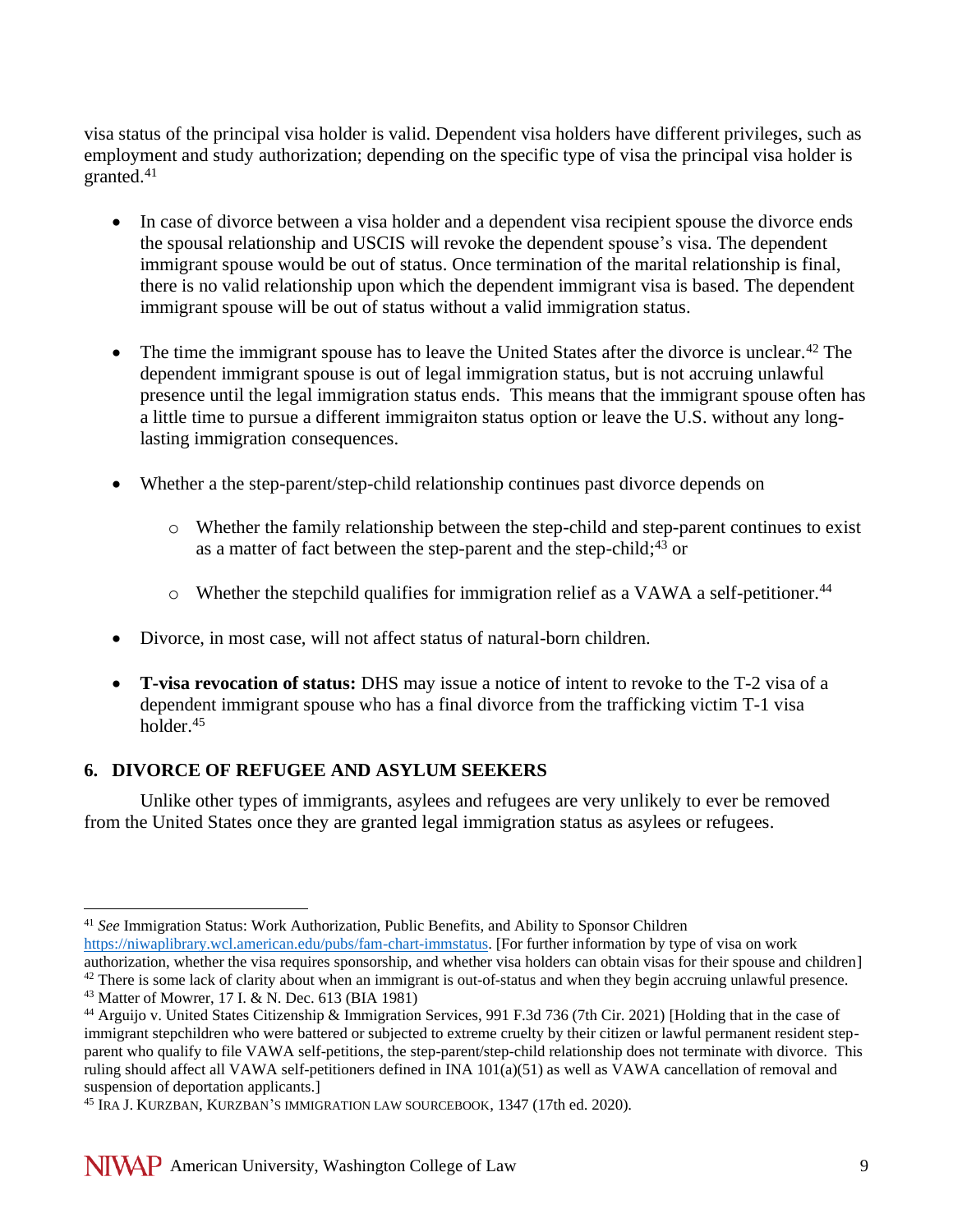Immigration laws, as well as international laws like the Convention Against Torture, generally prohibit returning refugees and asylees to their home country if they are likely to face persecution or abuse.<sup>46</sup>

## **Refugees**

- Family members/dependents of a person who has been granted legal immigration status as a refugee may apply for refugee status as the spouse, child or stepchild of a refugee in accordance with their right to family unity.<sup>47</sup>
- Individuals who obtain this derivative refugee status enjoy the same rights and entitlements as other recognized refugees, and retain the status in spite of the subsequent dissolution of the family through separation, divorce, death, or the fact that children reach the age of majority.<sup>48</sup>
- Eligibility for derivative family member refugee status under the right to family unity must be determined through a Family Unit Interview. The purpose of the interview is to obtain sufficient information to assess the existence and nature of a family or dependency relationship between the principal applicant and the family members applying for derivative status.<sup>49</sup> In general, young children should not have a separate Family Unit interview.<sup>50</sup>

# **Asylees**

Family law rulings in divorce cases can have a huge impact on what path, if any, a person who has been granted asylum as a family member of an asylee has a path to lawful permanent residency and citizenship. If an asylee has included their spouse or stepchild in their asylum application, divorce prior to the grant of asylum would cut off the spouse and stepchild from asylum. Once the family members have been granted asylum, the law requires they maintain their relationship as a spouse or stepchild of a primary applicant asylee spouse or stepparent until the family member asylee can file for and be granted lawful permanent residency status. Family court rulings in divorce and annulment cases that terminate the relationship between an asylees and the asylee's spouse or stepchild cut off the spouse or stepchild's ability to gain lawful permanent residency based on their marriage to the asylee. ,

• Once the dependent spouse receives asylum together with the primary spouse who is the main asylum applicant, they permanently have asylum status.

<sup>46</sup> Convention Against Torture and Other Cruel, Inhuman or Degrading Treatment or Punishment, G.A. res. 39/46, Annex, 39 U.N. GAOR Supp. (No. 51) at 197, U.N. Doc. A/39/51 (1984), entered into force June 26, 1987.

<sup>47</sup> UNITED NATIONS HIGH COMMISSIONER FOR REFUGEES, PROCEDURAL STANDARDS FOR REFUGEE STATUS DETERMINATION UNDER UNHCR'S MANDATE: UNIT 5: PROCESSING CLAIMS BASED ON THE RIGHT TO FAMILY UNITY,

https://www.unhcr.org/publications/legal/43170ff81e/procedural-standards-refugee-status-determination-under-unhcrsmandate.html (last visited Apr 2, 2019).

<sup>48</sup> *Id.*

<sup>49</sup> *Id.*

<sup>50</sup> *Id.*